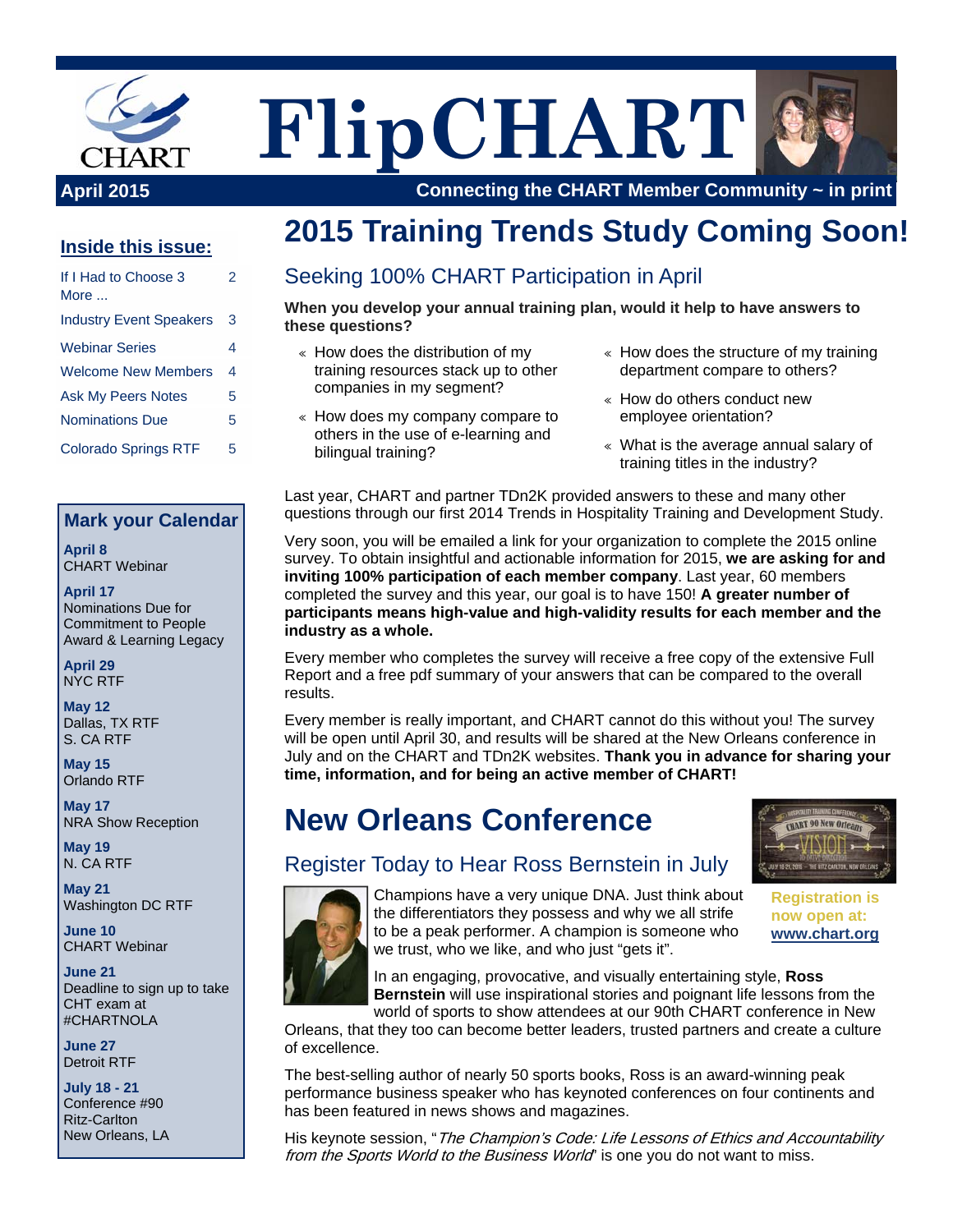### **PRESIDENTalks** Patrick Yearout



#### If I Had to Choose 3 More ...

Two vears ago I posted a blog on the CHART site titled, If I Had to Choose Just Three, in which I wrote about the three books that I couldn't live without as a hospitality trainer (www.chart.org/blog/view/id/315/). I still refer to all three of these books today and use them very regularly in my job as Director of Training for Ivar's Restaurants.

But, as I have moved up in my company over the years, from training specialist to manager to director, and as I've taken on larger projects, partnered with an ever-increasing number of departments, and grown my level of responsibility, I found that lately I've been reading more and more from the Leadership section of the bookstore. I'm now searching for strategies to help me push past various hurdles and achieve success in areas above and beyond what I am tasked to do as a trainer or facilitator.

There are an extraordinary number of leadership books which one can read, of course, but if I were to pick just three – the most essential resources that have helped me the most – here are the books I would select.



Nothing tops Dale Carnegie's classic, How to Win Friends and Influence People, in my opinion. If you haven't already read it, do yourself a huge favor and pick up a copy. Written way back in 1936, but still incredibly relevant today, Carnegie's book is a treasure chest of simple strategies that will help you better connect with people, make your staff and co-workers truly understand that you value their contributions, and persuade others to your way of thinking. It's a very quick read and is something I always review prior to taking on any project where I am working with a team for the very first time.

My second choice is Theodore Roosevelt on Leadership: Executive Lessons from the Bully Pulpit, by James M. Strock. As a National Park enthusiast, I have always been drawn to any publication on our country's "Conservationist President," but this one outshines all of the other TR biographies available. Strock has done an outstanding job showcasing the life and philosophy of one of the most effective leaders in American history and converting these stories into practical advice for any person today who needs to enlist others to achieve a goal. If I ever feel overwhelmed, like I'm facing a professional obstacle that simply cannot be conquered, this is the book I turn to for inspiration.

Quiet Influence: The Introvert's Guide to Making a Difference by Jennifer Kahnweiler also makes my list. I'm a very, very quiet person, and I will often go entire weekends without speaking to anyone (and loving it). But because I work in a profession and an industry where communication is essential, and I also have served on the board of CHART for the past three years and as President since last July, I needed to find a way to make my opinions heard in a world that often feels like it is dominated by extroverts. Kahnweiler's methods have definitely helped to guide me on this path – I now understand that I don't need to pretend to possess a Type A personality, but rather I can leverage my natural strengths and skills to increase my ability to influence and motivate others. The book contains many practical approaches, laid out in a simple and straightforward manner, for us quiet folks to find our voice and lead with confidence.

Although the average American only reads five books per year, according to the Pew Research Center, CEOs of Fortune 500 companies read an average of 5 books per month because they understand that it is one of the most efficient and effective methods to learn and can be a powerful tool for personal and business success. So even if these three books are not your cup of tea, I would urge you to ask your

colleagues or co-workers for recommendations and seek out titles that do intrigue you. Invest in yourself, and your company, by being relentless in your pursuit of knowledge.

Enjoy reading. I welcome your book suggestions as well.

Stak A. Variout

P.S. If you are interested in leadership, consider running for the 2015 - 2016 CHART Board. Contact Jason Lyon, CHART President-elect (jmlionnh@gmail.com) by mid-April for further details and to complete a profile statement.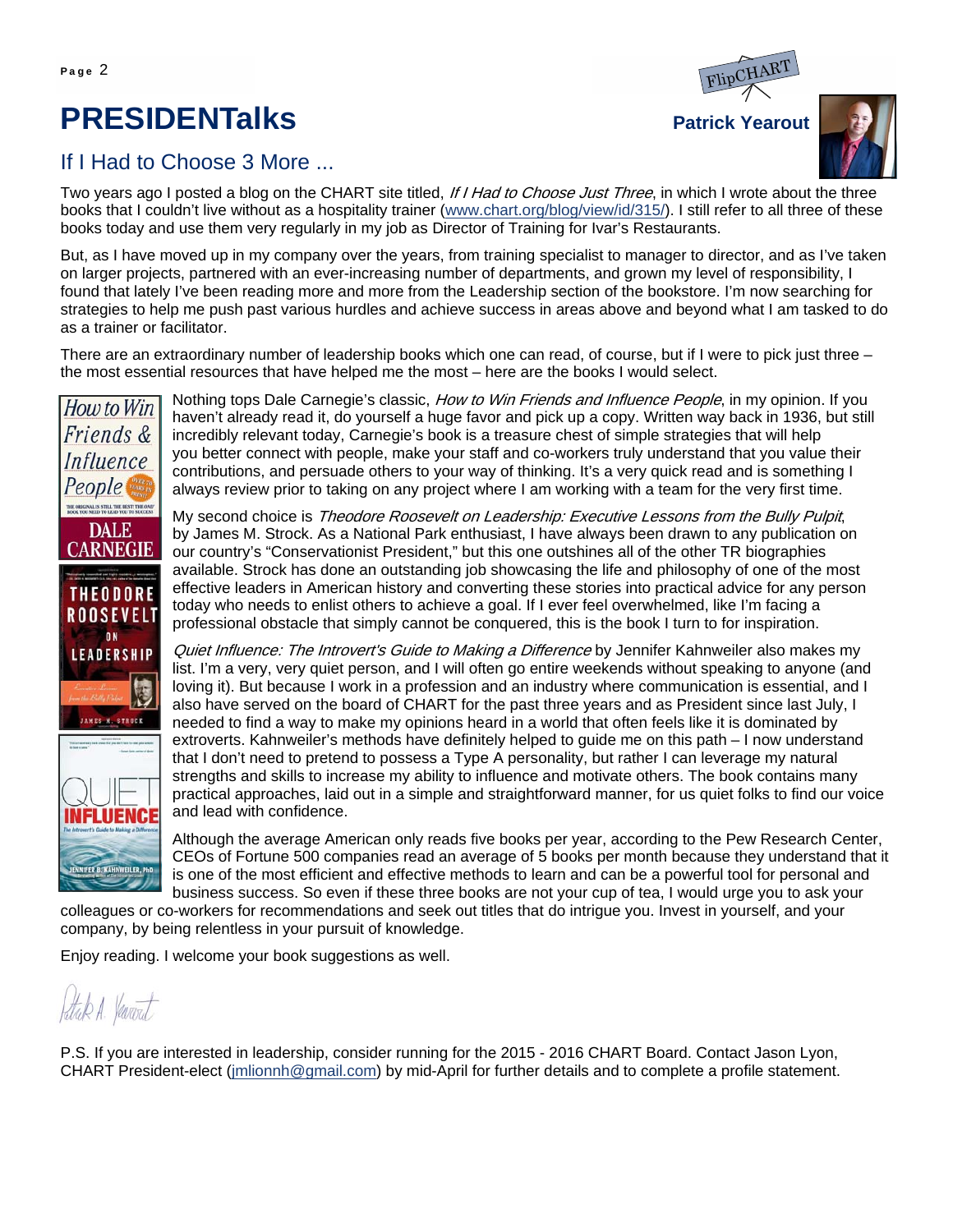

### **CHART Strong at NRA Show**

### Powerful CHART Presence in Speaker Line-up at Industry Restaurant Show



### Speakers



**John Isbell**  Logan's Roadhouse

**Jessie Bray**  Tony Roma's





**Mike Jones** 







**Joleen Goronkin**  People & Performance Strategies

Union Square Events

**Steve Baker**  Enlivant









**Heather Hampton**  Legal Sea Foods



PF Changs



**Chip Romp**  Ovation Brands



**Mark Boccia**  Marriott

Building a Team of Top **Performers** 

Using Your Training Department as Your Franchise Partner

Building a High Functioning Team

**Jim Knight** People Forward



**Mike Freeman**  McAlister's Deli

#### Coming to Show?

**Visit CHART Booth # 663 in the Power of Partnership Pavilion** 

**Join us at CHART Reception Sunday, May 17 at 5:00 pm** 

Recruiting, Hiring, and Training in Non-Traditional Settings

**Topics** 

**John Kelley**  White Castle

Allergy-Friendly Practices to Protect Your Guests and Increase Your Business

Batten Down the Hatches: Bracing for a Storm of Wage Increases

Between the Yellow Lines: Using Guidelines Instead of **Manuals** 

Hospitality E-Learning: Opportunities to Help Save Your Training Dollars

Building Your Business By Building Your Culture





**Michele Lange**  The Habit Burger Grill

**Paul Brown**  Chick-Fil-A





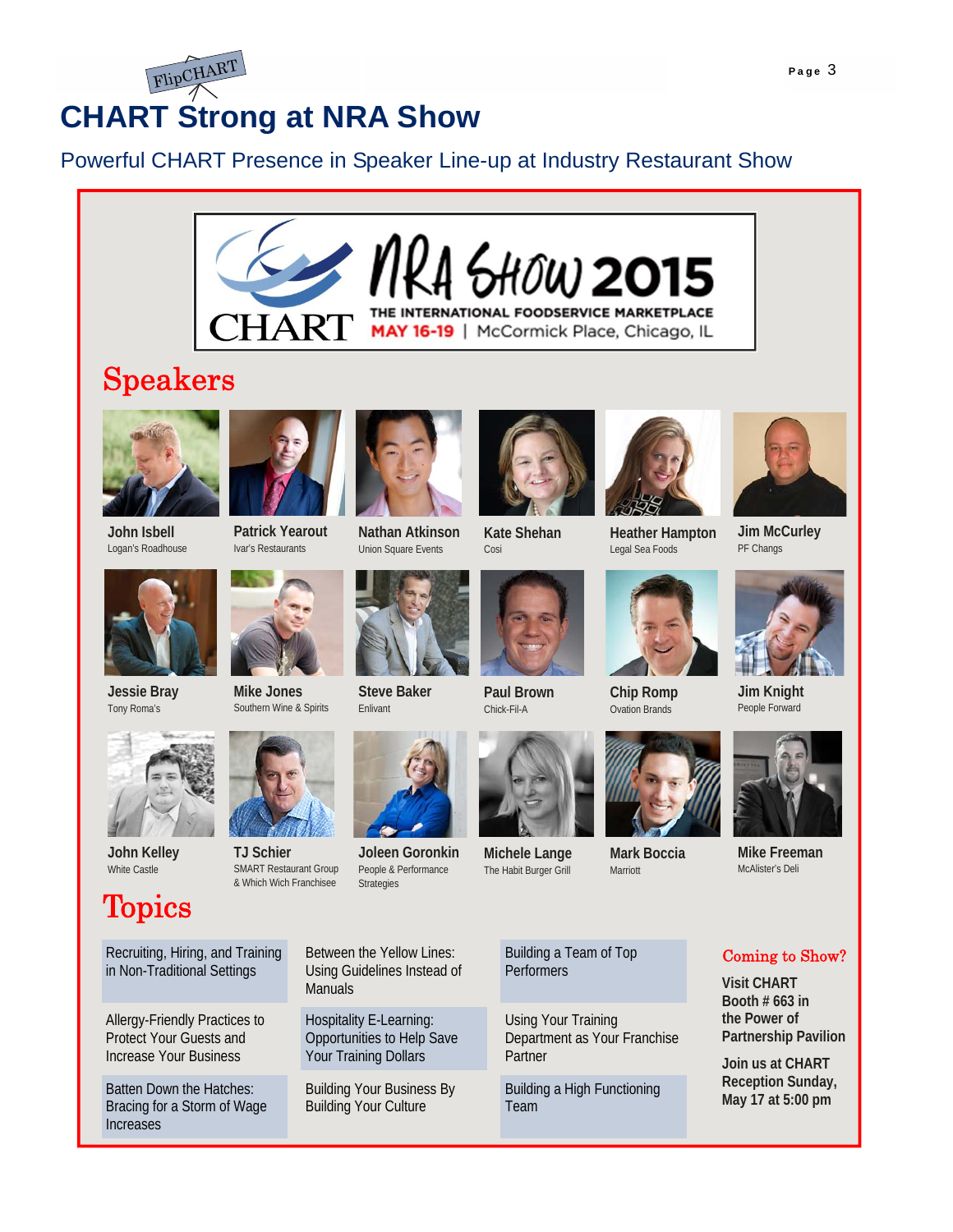# **Webinar Series: Learn at Your Desk**

#### Hosler to Lead 2nd CHART Webinar in 2015 Series



#### **E-Mail – There is a Right Way to Do It!**

Gabe Hosler, Director of Training, Rubio's Restaurants

Wednesday, April 8, 2015 1:00 pm EST

Have you ever been frustrated by your Inbox? Not sure how to get your message across? Or not getting the answers

that you need? In this interactive presentation you will discover the secrets to both sending and making sure that you receive the most effective and appropriate e-mail messages. The stuff that your teacher taught you about how to communicate nicely on the playground…brought into the modern age. Registration and further details at http://chart.org/events/webinars/

### **CHART Member News**

#### Welcome to our Newest CHART Members

- **Pamela Ahrens**, The American Club Resort **Nathan Atkinson**, Union Square
- Events **Eyitayo Ayoola**, Royal Shekinah
- Grand Suites, Nigeria **Aaron Baker**, Rubio's

**Eunice Bastian**, The Somerset Resort at Grace Bay

- **Wendy Beaver**, Balboa Brands **Stephen Belding**, HUD **Camille Berg**, Gala Corporation **Barbara Blunt**, Stonebridge **Amy Brooks**, Bowlmor AMF **Autumn Brown**, Marriott International **Conrad Buchner**, Hideaway Pizza **Beth Campbell**, Arby's Restaurants **Joe Campbell**, Ovation Brands **Evelyn Cardoza**, Real Mex **Restaurants**
- **Matthew Casella**, LYFE Kitchen **Cate Christie**, Marriott International **Chad Cohen**, Capital Spring **Shelley Collins**, Ovation Brands **Vagi Daera**, Australia Pacific

Technical College **Ashley D'Agostino**, Garden Fresh **Meghan Day**, Cinnabon **Kathleen Deal**, Rita's Franchise **Danielle Deese**, Avalanche Food **Darryl DeVuyst**, RAMMP Hospitality

Brands - Mr. Mike's

**Angie Dorgan**, Restaurants Unlimited **Joseph Dunsmore**, Noodles & Co. **Charles Ehler**, BL Operations, LLC. (Bar Louie)

**Tanya Engelhardt**, Primanti Bros.

**Steven Festa**, Ovation Brands **Jeffery Flaherty**, FMP, Upper Lakes Foods **Jessica Gibson**, McNellie's Group **Genny Gomez**, Alicart Restaurants **Wendy Grubbs**, Garden Fresh **Elizabeth Hedges**, Logan's Roadhouse **Michael Henderson**, Real Mex **Restaurants Karina Hernandez**, WKS Restaurant Group **Vicki Houston**, Red Rood Inn **Carol A. Johnson**, Ramada Fargo **Heather Jones**, Canalta Hotels **Matt Kubarek**, InTown Suites **Melody Lam**, Simms Restaurants **Jules Langston**, Hacienda Colorado **Restaurants Jason Lechner**, Granite City Food & **Brewery Nicole Leon**, Bowlmore AMF **Ashley Losoya**, The Broadmoor **Kristina Marchesano**, Garden Fresh Restaurant Corp. **Melissa Massey**, Real Mex **Restaurants Michael McIntosh**, Bowlmor AMF **Marisa McLaughlin**, Firehouse Subs **Robelyn McNair**, Concessions International, LLC. **Emy Miller**, Auntie Anne's **Maggie Moore**, Houlihan's **Malika Musson**, Bermuda Hospitality Institute **Elbyn Mustafa**, FOCUS Brands, Inc. **Jaimie Nestor**, Hideaway Pizza



Upcoming webinar dates:

Wednesday, June 10 Wednesday, August 12 Wednesday, October 14 Wednesday, December 9

**Fred Newman**, McAlister's Deli **Linda O'Neill**, The Broadmoor **Susan Pannozzo**, IHG **Michael Peay**, Schlotzsky's **Shawna Pirovano**, Snooze Eatery **Jessica Prince**, Jim ' N Nick's BBQ **Tanika Rohadfox**, Real Mex **Restaurants Carla Russo**, Global Franchise Group, LLC. **Chris Sanchez**, Real Mex **Restaurants Kassie Schmidt**, BL Operations, LLC. (Bar Louie) **Kathie Shaw**, Urban Plates **Lena Shockley**, Dunkin' Brands **Jenny Smith**, My Fit Foods **Elle Stella,** susiecakes **Rivers Stilwell**, Snooze Eatery **Marcus Story**, Delaware North **Kevin Sugarman**, Home Grown Industries (dba Mellow Mushroom) **Kris Tiarks**, SSP America **Rick Tomljenovic**, Tri Star Hotels **James Vavak**, Drury Hotels **Kate Walker**, Cheddar's **Nicole Whittington**, IHG **Cristen Williams**, Noodles & Co. **Chevalier Wilson**, Cinnabon **Tara Wise**, Auntie Anne's **Sally Wold**, McAlister's Deli **Debra Wuorenma**, Dunn Brothers Coffee **Thomas Yurchak**, Logan's Roadhouse